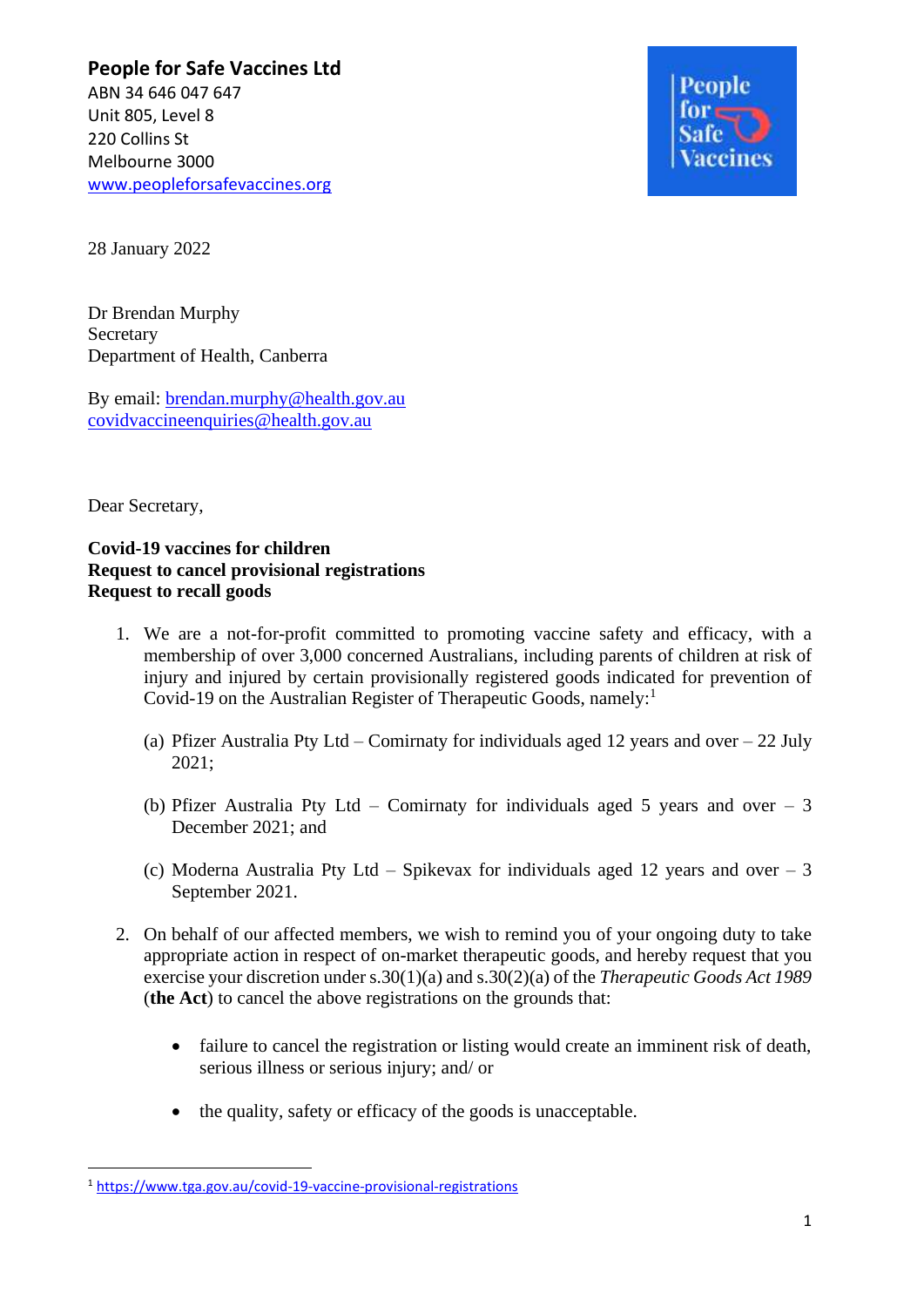- 3. Further or alternatively, we request that you impose requirements on the sponsors to immediately recall the goods and publish notices in relation to the recall of the goods on the grounds that the safety or efficacy of the goods is unacceptable for paediatric use, pursuant to item  $5A(a)$  of s.30EA(1) and s.30EA(2) of the Act.
- 4. Numerous deaths, serious illnesses and injuries have and continue to be caused by the goods in Australia and overseas.
	- (a) The clinical trials had adverse safety outcomes. In the context of a highly truncated development process, Pfizer's randomised clinical trial (**RCT**) six-month follow-up study<sup>2</sup> reveals increased deaths and illnesses in the treatment group, including 300% more related adverse events (**AE**s), 75% more severe AEs and 10% more serious AEs than the placebo group. There were 20 deaths in the treatment group compared to 14 in the placebo group, a staggering 43% increase, with an increased risk of at least 30% for cardiovascular deaths in the treatment group. Further follow up was abandoned due to unblinding. $3$
	- (b) These goods are clearly causing harm. Pfizer's own post-market safety monitoring report<sup>4</sup> between 1 December 2020 and 28 February 2021 cites 42,086 *confirmed* reports of 158,893 events, including 1,223 deaths, 11,361 not recovered at time of report, 520 recovered with sequelae and 9,400 unknowns. In 46 cases the reported age was below 16-years-old and in 34 cases below 12-years-old. Amongst the litany of AEs confirmed in all areas of human biology were 1,403 cardiovascular cases with 136 deaths from 946 serious cases. The long-term damage is unknown.<sup>5,6</sup>
	- (c) The harm is serious in nature. The Australian government acknowledges these goods cause anaphylaxis, myocarditis and pericarditis, $\frac{7}{7}$  potentially fatal conditions to which younger age groups are particularly susceptible, and so are not recommended for those below the age of 12.<sup>8</sup> Overall longer term mortality rates for viral myocarditis are over 20%.<sup>9</sup> There are now over 1,000 peer-reviewed medical papers submitted to various medical journals evidencing a multitude of adverse events in Covid-19 vaccine

<sup>2</sup> Thomas et al, *[Safety and Efficacy of the BNT162b2 mRNA Covid-19 Vaccine through 6 Months](https://www.nejm.org/doi/full/10.1056/NEJMoa2110345)*, 4/11/21, N Engl J [Med 2021; 385:1761-1773](https://www.nejm.org/doi/full/10.1056/NEJMoa2110345)

<sup>3</sup> Canadian Covid Care Alliance, *The Pfizer Inoculations for Covid-19 – More harm than good*, Jan 21 [https://www.canadiancovidcarealliance.org/media-resources/the-pfizer-inoculations-for-covid-19-more-harm-than](https://www.canadiancovidcarealliance.org/media-resources/the-pfizer-inoculations-for-covid-19-more-harm-than-good/)[good/](https://www.canadiancovidcarealliance.org/media-resources/the-pfizer-inoculations-for-covid-19-more-harm-than-good/)

<sup>4</sup> Pfizer, *5.3.6 cumulative analysis of post-authorization adverse event reports of pf-07302048 (bnt162b2) received through 28-feb-2021* <https://phmpt.org/wp-content/uploads/2021/11/5.3.6-postmarketing-experience.pdf>

<sup>5</sup> Høeg, Krug, Stevenson and Mandrola, *SARS-CoV-2 mRNA Vaccination-Associated Myocarditis in Children Ages 12- 17: A Stratified National Database Analysis 8 Sep 2021*

<https://www.medrxiv.org/content/10.1101/2021.08.30.21262866v1>

<sup>6</sup> Dionne et al, *Association of Myocarditis With BNT162b2 Messenger RNA COVID-19 Vaccine in a Case Series of Children 10-Aug-202[1 https://jamanetwork.com/journals/jamacardiology/fullarticle/2783052](https://jamanetwork.com/journals/jamacardiology/fullarticle/2783052)*

<sup>7</sup> Australian Product Information, Comirnaty (tozinameran) Covid-19 vaccine; [Australian Government,](https://www.health.gov.au/resources/publications/covid-19-vaccination-information-and-consent-form-for-parents-and-guardians-of-children-aged-5-to-11-years) *Pfizer Covid-[19 vaccine for children aged 5 to 11: information for parents and guardians](https://www.health.gov.au/resources/publications/covid-19-vaccination-information-and-consent-form-for-parents-and-guardians-of-children-aged-5-to-11-years)*, version 1, 20/12/21.

<sup>8</sup> [https://www.health.gov.au/sites/default/files/documents/2021/12/covid-19-vaccination-guidance-on](https://www.health.gov.au/sites/default/files/documents/2021/12/covid-19-vaccination-guidance-on-myocarditis-and-pericarditis-after-mrna-covid-19-vaccines_0.pdf)[myocarditis-and-pericarditis-after-mrna-covid-19-vaccines\\_0.pdf](https://www.health.gov.au/sites/default/files/documents/2021/12/covid-19-vaccination-guidance-on-myocarditis-and-pericarditis-after-mrna-covid-19-vaccines_0.pdf)

<sup>9</sup> Grün, S., Schäufele, T., Derin, T. et al. *Long-term follow-up after viral myocarditis established by endomyocardial biopsy: Predictors of mortality*. J Cardiovasc Magn Reson 13, M7 (2011). [https://doi.org/10.1186/1532-429X-13-S1-](https://doi.org/10.1186/1532-429X-13-S1-M7) [M7](https://doi.org/10.1186/1532-429X-13-S1-M7)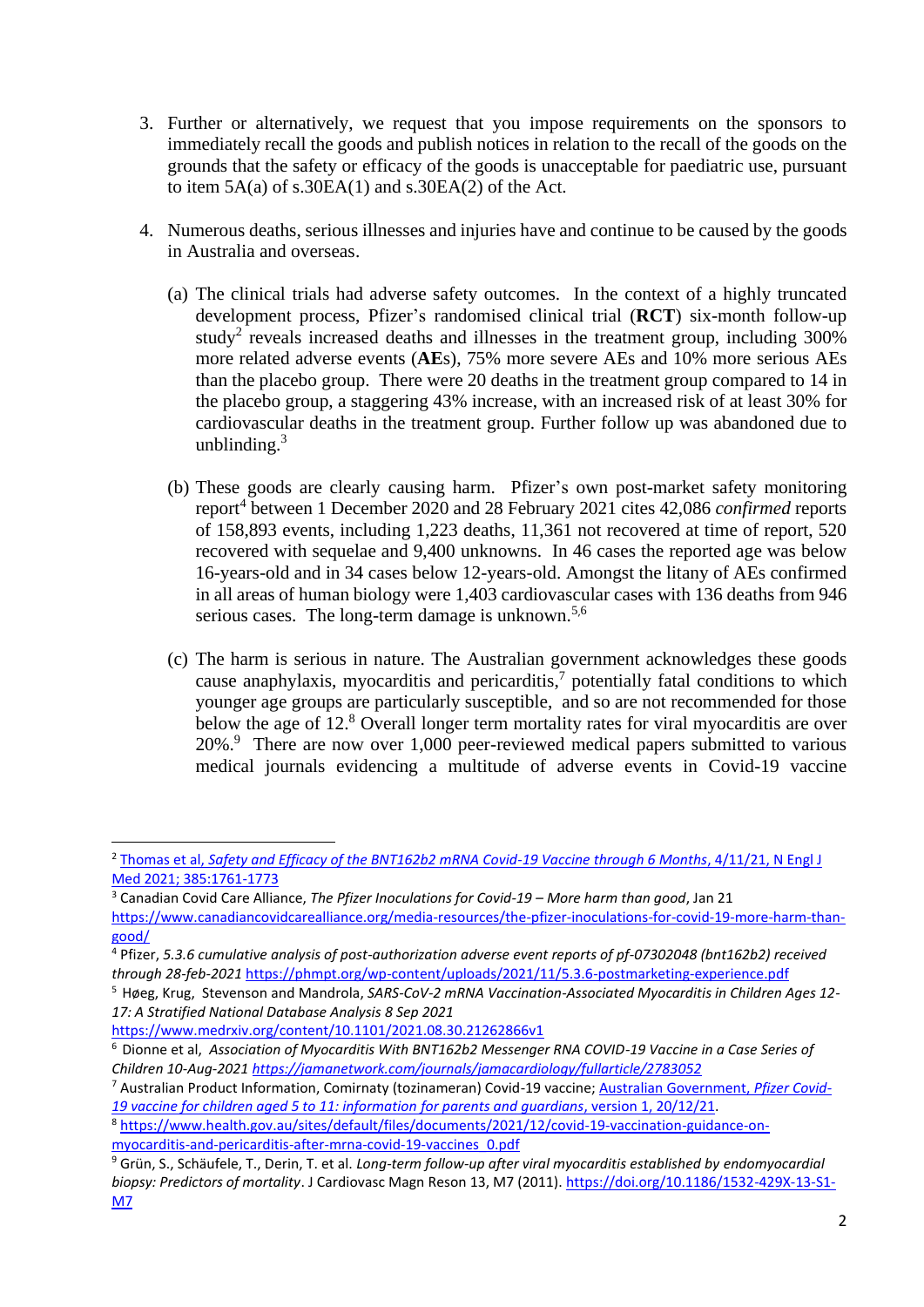recipients, including more than 225 on myocarditis alone.<sup>10</sup> Post-mortem histopathological analyses of cardiovascular deaths shows clear evidence of vaccineinduced autoimmune-like pathology in multiple organs.<sup>11</sup> The injected gene forces a child's body to make toxic spike proteins, which often cause permanent damage in children's critical organs, their brain and nervous system, heart and blood vessels, including blood clots, reproductive system, and trigger fundamental changes to their immune system.<sup>12</sup>

- (d) The safety signals are loud and clear. Monitoring systems here and overseas consistently reveal more AE reports in one year for Covid vaccines than for all other vaccines on record. The TGA's database shows over 11 times as many death reports in just 8 months than for 76 other vaccines combined over a period of nearly 51 years.<sup>13</sup> The U.K. data shows increased death rates concomitant with vaccination rates and a rate of myocarditis of 30 per 100,000 doses.<sup>14</sup> The safety signals cannot be dismissed considering that, for instance, some 40% of reported deaths to the U.S. VAERS occur within 9 days of inoculation. Biases in reporting include an underreporting factor of up to 50, bringing the estimate for Covid-19 inoculation-induced deaths for persons over 12 years to more than 425,000 in the U.S. alone. Further, the TGA documentation fails to examine risks associated with the formulation of the Pfizer children's vaccine containing a tromethamine buffer. 15
- (e) The injury reports are amply supported by anecdotal evidence. Numerous testimonies from medical staff and injured individuals confirm and extend the monitoring signals. A recent pro-vaccination social media post by the World Health Organisation reportedly received over 100,000 testimonies to severe AEs.<sup>16</sup> Suspicious incidents such as spikes in sudden death coronaries in professional athletes, temporary school closures and worker absenteeism following inoculations are further signals to be considered.
- 5. The listed goods are ineffective, particularly for children.
	- (a) The mortality risk for children posed by Covid-19 is negligible. In 2020 Covid was only the 38th leading cause of death in Australia.<sup>17</sup> For those under 20 years of age, the

<sup>11</sup> Bhakdi and Burkhardt, *On COVID vaccines: why they cannot work, and irrefutable evidence of their causative role in deaths after vaccination*, 15/12/21[, https://doctors4covidethics.org/wp-content/uploads/2021/12/end-covax.pdf](https://doctors4covidethics.org/wp-content/uploads/2021/12/end-covax.pdf)  <sup>12</sup> Dr. Robert Malone, *Statement on child COVID vaccinations*, 15 Dec 21 [https://globalcovidsummit.org/news/live](https://globalcovidsummit.org/news/live-stream-event-physicians-alerting-parents)[stream-event-physicians-alerting-parents](https://globalcovidsummit.org/news/live-stream-event-physicians-alerting-parents) 

[australia/?utm\\_source=wnd&utm\\_medium=wnd&utm\\_campaign=syndicated](https://dailyexpose.uk/2021/11/25/11-times-more-deaths-due-to-covid-vaccine-than-all-other-vaccines-australia/?utm_source=wnd&utm_medium=wnd&utm_campaign=syndicated) 

<sup>14</sup> UK Health Security Agency, *COVID-19 vaccine surveillance report, Weeks 47 and 50*

<https://www.gov.uk/government/publications/covid-19-vaccine-weekly-surveillance-reports>

<sup>&</sup>lt;sup>10</sup> Various, Peer Reviewed Medical Papers Submitted To Various Medical Journals, Evidencing A Multitude Of Adverse Events In Covid-19 Vaccine Recipients, Jan 22, compiled by S Kirsch and J Gillespie <https://www.peopleforsafevaccines.org/resources>

<sup>13</sup> The Expose, *Australia has recorded 11 times more Deaths in 8 months following Covid-19 Vaccination than it has Deaths following every other Vaccine combined in over 50 years*, 25 Nov 2[1 https://dailyexpose.uk/2021/11/25/11](https://dailyexpose.uk/2021/11/25/11-times-more-deaths-due-to-covid-vaccine-than-all-other-vaccines-australia/?utm_source=wnd&utm_medium=wnd&utm_campaign=syndicated) [times-more-deaths-due-to-covid-vaccine-than-all-other-vaccines-](https://dailyexpose.uk/2021/11/25/11-times-more-deaths-due-to-covid-vaccine-than-all-other-vaccines-australia/?utm_source=wnd&utm_medium=wnd&utm_campaign=syndicated)

<sup>15</sup> US FDA, Comirnaty and Pfizer-BioNTech COVID-19 Vaccine, [https://www.fda.gov/emergency-preparedness-and](https://www.fda.gov/emergency-preparedness-and-response/coronavirus-disease-2019-covid-19/comirnaty-and-pfizer-biontech-covid-19-vaccine#additional)[response/coronavirus-disease-2019-covid-19/comirnaty-and-pfizer-biontech-covid-19-vaccine#additional](https://www.fda.gov/emergency-preparedness-and-response/coronavirus-disease-2019-covid-19/comirnaty-and-pfizer-biontech-covid-19-vaccine#additional)

<sup>16</sup> [https://www.lifesitenews.com/news/facebook-users-share-vaccine-injury-stories-after-who-tries-to-downplay](https://www.lifesitenews.com/news/facebook-users-share-vaccine-injury-stories-after-who-tries-to-downplay-jab-dangers-on-social-media2/)[jab-dangers-on-social-media2/](https://www.lifesitenews.com/news/facebook-users-share-vaccine-injury-stories-after-who-tries-to-downplay-jab-dangers-on-social-media2/)

<sup>&</sup>lt;sup>17</sup> Australian Bureau of Statistics, [https://www.abs.gov.au/statistics/health/causes-death/causes-death](https://www.abs.gov.au/statistics/health/causes-death/causes-death-australia/latest-release)[australia/latest-release](https://www.abs.gov.au/statistics/health/causes-death/causes-death-australia/latest-release)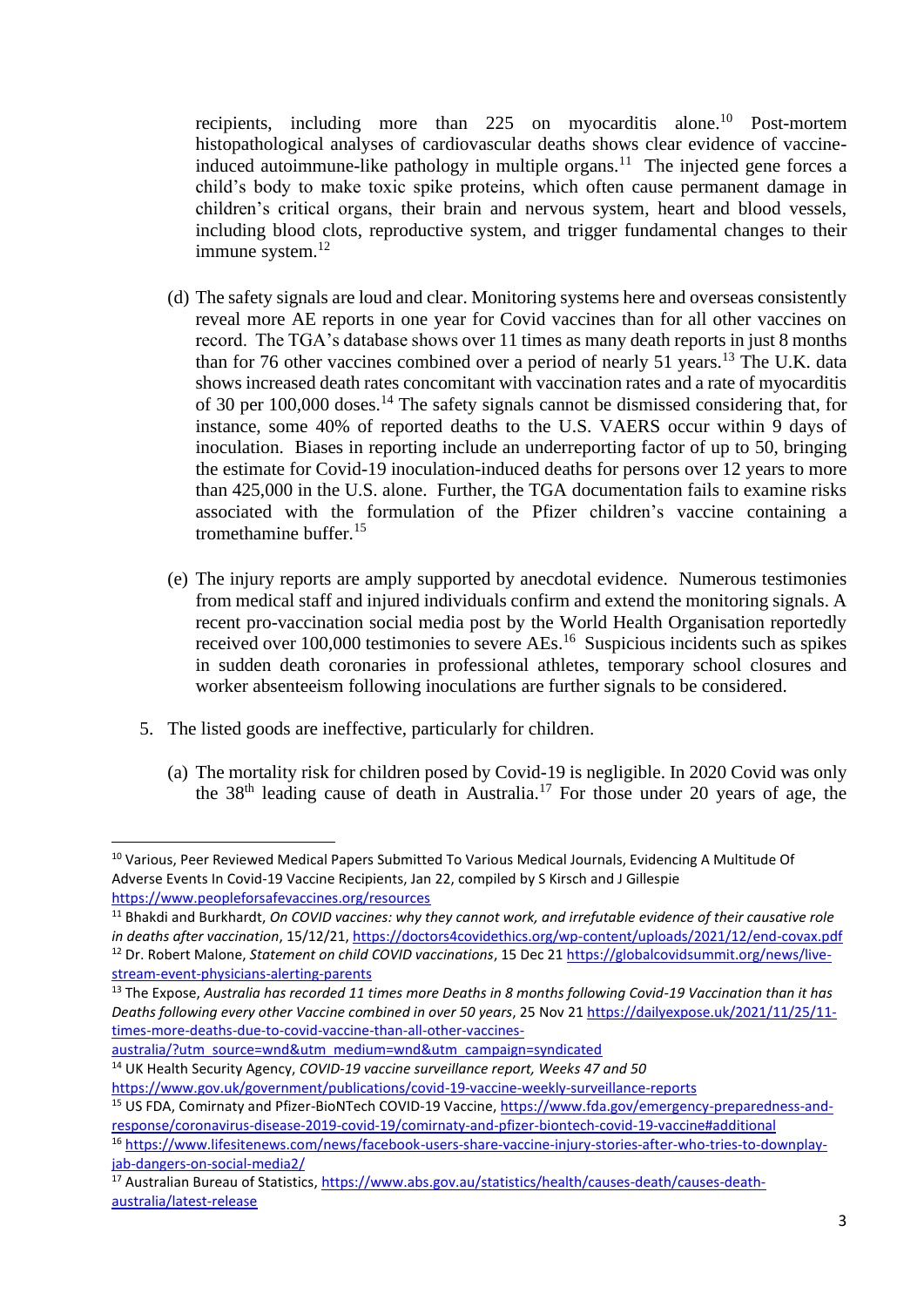infection survival rate is above 99.99% or 1 in  $76,000$ ,<sup>18</sup> nine times lower than annual road deaths. Moreover, Covid-19 mortality overwhelmingly affects only the very old and ill. In Australia, only around 11% of deaths had no associated conditions, the median age being 86.9 years with over a third suffering from existing chronic cardiac conditions.<sup>19</sup> Further, children have strong innate immunity against Covid-19, which presents as a mild illness with non-specific transient symptoms commonly experienced during childhood such as fever, cough, shortness of breath, loss of taste or smell, sore throat, vomiting and/or diarrhoea.

- (b) These goods do not prevent infection, serious illness or death. In adult RCT populations, the efficacy against the alpha variant, in absolute terms, was only 0.88% for Pfizer and 1.25% for Moderna. <sup>20</sup> In the Pfizer 5-11 year old study, in an evaluable population of only 2,268, absolute efficacy was less than 2%.<sup>21</sup> Moreover, a strong correlation exists between increasing cases and rising vaccination levels worldwide, with case numbers in 98 countries tracking from 84 million in 2020 to around 248 million by 1 November 2021.<sup>22</sup> Australia's overall Covid-19 death rate has increased from 32.25 pre-vaccine rollout to currently 122.07 deaths per million persons.<sup>23</sup>
- (c) Effectiveness diminishes against new variants. UK authorities report a relative reduction in efficacy for Omicron to around 70% following a Pfizer booster.<sup>24</sup> Pfizer Chairman Bourla recently conceded two doses provide "limited protection, if any" against Omicron.<sup>25</sup> In NSW, 80% of Omicron and 48% of Delta infections occurred in the fully vaccinated with only 2% and 17% respectively in the unvaccinated.<sup>26</sup> The lack of durability is underscored by the plan to administer booster shots every 4 months,  $27$  an approach considered unsustainable by the European Medicines Agency chief.<sup>28</sup> especially as new variants are proving more infectious and less virulent.
- (d) Reported diagnostic data is of poor quality. PCR technology may detect and amplify a molecule but is incapable of determining infection status; interpretation of results is

<sup>18</sup> Axfors and Ioannidis, *Infection fatality rate of COVID-19 in community-dwelling populations with emphasis on the elderly: An overview*, 23 Dec 21, preprint<https://doi.org/10.1101/2021.07.08.21260210>

<sup>19</sup> Australian Bureau of Statistics, *COVID-19 Mortality*, 28 Oct 21[, https://www.abs.gov.au/articles/covid-19](https://www.abs.gov.au/articles/covid-19-mortality-1#covid-19-deaths-by-state-of-registration) [mortality-1#covid-19-deaths-by-state-of-registration](https://www.abs.gov.au/articles/covid-19-mortality-1#covid-19-deaths-by-state-of-registration) 

<sup>20</sup> Fleming[, https://www.flemingmethod.com/vaccine-chasing](https://www.flemingmethod.com/vaccine-chasing)

<sup>&</sup>lt;sup>21</sup> Walter et al, *Evaluation of the BNT162b2 Covid-19 Vaccine in Children 5 to 11 Years of Age*, 6 Jan 22, N Engl J Med 2022; 386:35-46

<sup>22</sup> Sy W, *Epidemiological impact of Covid-19 fully vaccinated population, 27/1/22*, Principia Scientific International <https://principia-scientific.com/epidemiological-impact-of-covid-19-fully-vaccinated-population/> <sup>23</sup> <https://ourworldindata.org/covid-deaths>

<sup>24</sup> UK Health Security Agency, *SARS-CoV-2 variants of concern and variants under investigation in England, Technical Briefing 33*, 23 December 2021

[https://assets.publishing.service.gov.uk/government/uploads/system/uploads/attachment\\_data/file/1043807/tech](https://assets.publishing.service.gov.uk/government/uploads/system/uploads/attachment_data/file/1043807/technical-briefing-33.pdf) [nical-briefing-33.pdf](https://assets.publishing.service.gov.uk/government/uploads/system/uploads/attachment_data/file/1043807/technical-briefing-33.pdf)

<sup>25</sup> [https://www.news.com.au/technology/science/human-body/pfizer-boss-says-two-doses-provides-limited](https://www.news.com.au/technology/science/human-body/pfizer-boss-says-two-doses-provides-limited-protection-if-any-against-omicron/news-story/9d76126d080e2010f05eb0b4ae5e0c45)[protection-if-any-against-omicron/news-story/9d76126d080e2010f05eb0b4ae5e0c45](https://www.news.com.au/technology/science/human-body/pfizer-boss-says-two-doses-provides-limited-protection-if-any-against-omicron/news-story/9d76126d080e2010f05eb0b4ae5e0c45)

<sup>&</sup>lt;sup>26</sup> NSW Health, *Covid-19 weekly surveillance in NSW, epidemiological week 52 ending 1 January 2022, 13 January* 202[2 https://www.health.nsw.gov.au/Infectious/covid-19/Documents/covid-19-surveillance-report-20220113.pdf](https://www.health.nsw.gov.au/Infectious/covid-19/Documents/covid-19-surveillance-report-20220113.pdf)

<sup>27</sup> [https://www.who.int/news/item/11-01-2022-interim-statement-on-covid-19-vaccines-in-the-context-of-the](https://www.who.int/news/item/11-01-2022-interim-statement-on-covid-19-vaccines-in-the-context-of-the-circulation-of-the-omicron-sars-cov-2-variant-from-the-who-technical-advisory-group-on-covid-19-vaccine-composition)[circulation-of-the-omicron-sars-cov-2-variant-from-the-who-technical-advisory-group-on-covid-19-vaccine](https://www.who.int/news/item/11-01-2022-interim-statement-on-covid-19-vaccines-in-the-context-of-the-circulation-of-the-omicron-sars-cov-2-variant-from-the-who-technical-advisory-group-on-covid-19-vaccine-composition)[composition](https://www.who.int/news/item/11-01-2022-interim-statement-on-covid-19-vaccines-in-the-context-of-the-circulation-of-the-omicron-sars-cov-2-variant-from-the-who-technical-advisory-group-on-covid-19-vaccine-composition)

<sup>&</sup>lt;sup>28</sup> Statement of Marco Cavaleri, January 2022[, https://www.redvoicemedia.com/2022/01/europes-fda-makes](https://www.redvoicemedia.com/2022/01/europes-fda-makes-stunning-admission-on-jab-booster-narrative-big-tech-censors-it-for-big-pharma-videos/)[stunning-admission-on-jab-booster-narrative-big-tech-censors-it-for-big-pharma-videos/](https://www.redvoicemedia.com/2022/01/europes-fda-makes-stunning-admission-on-jab-booster-narrative-big-tech-censors-it-for-big-pharma-videos/)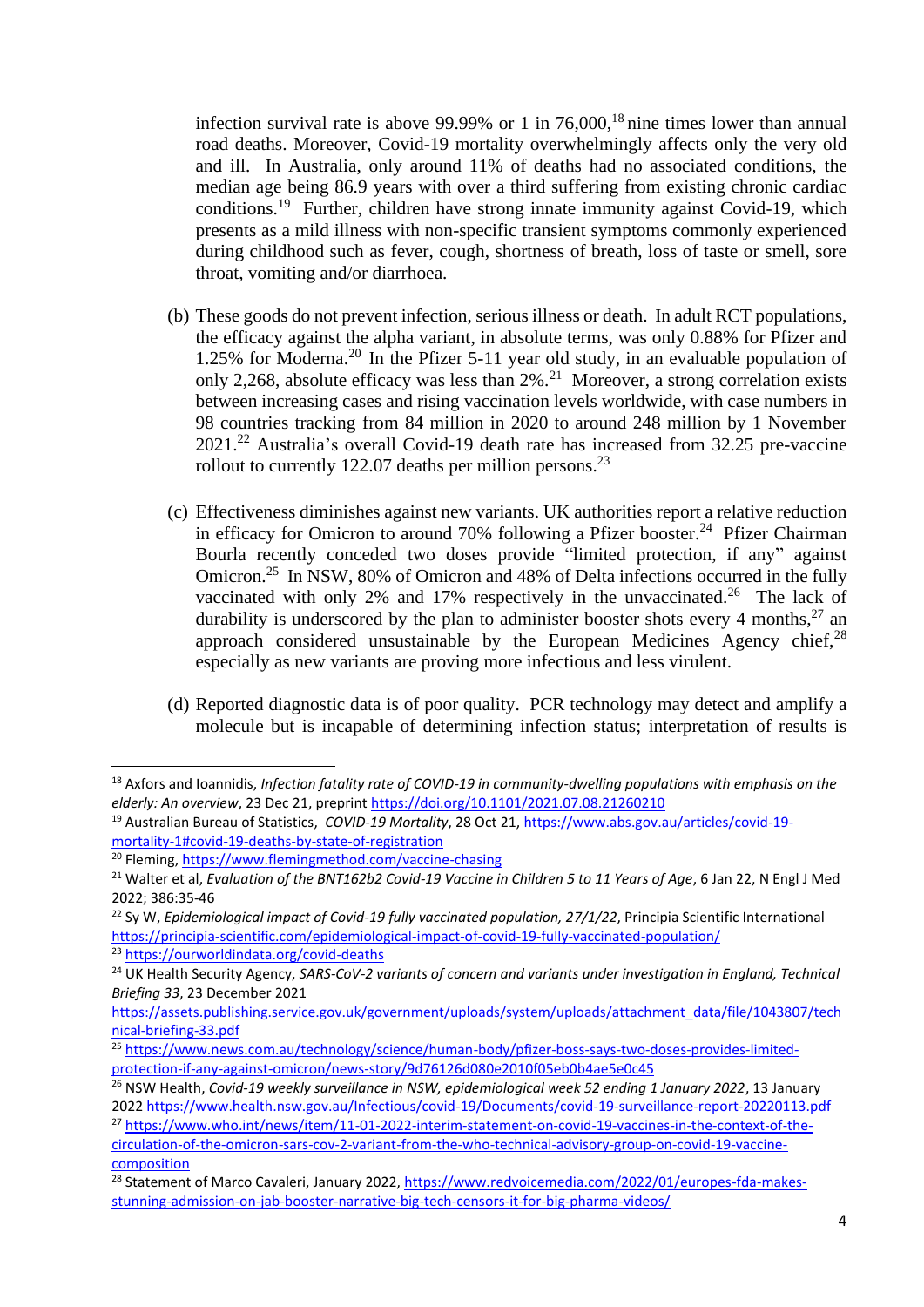subjective and depends on a range of variables.<sup>29</sup> A lack of standardisation across PCR platforms results in wide variability of key parameters, such as cycle threshold (**Ct**). For example, the CDC recommends of 28 Ct for the vaccinated<sup>30</sup> whereas 35 to 45 Ct may be used for the unvaccinated in Australia,<sup>31</sup> while Dr Fauci asserts that Ct above 35 is unreliable.<sup>32</sup> PCR is highly susceptible to contamination error, but samples are not routinely re-tested. Even assuming an unlikely real-world PCR mean specificity at or below 99.5%,<sup>33</sup> all PCR-positive results in Australia to date are presumptively false.<sup>34</sup> Rapid antigen tests are even less reliable.

- (e) Effective alternative treatments are available. Over 1,300 studies show positive clinical outcomes of treatments such as hydroxychloroquine and ivermectin, <sup>35</sup> borne out by testimonies of reputable physicians successfully treating thousands of patients. Intervention is rarely necessary for children due to the benign nature of the illness, conferring a far more robust and durable natural immunity than any notional protection derived from these goods.
- 6. The data plainly show that these goods have not only failed in the prevention of Covid-19 as per their registered indication and their description as 'vaccines,' but have no therapeutic benefit in alleviating illness and death and are causing serious side effects. As healthy children never die from Covid-19, these goods cannot save lives but instead only cause great harm.
- 7. Many eminent scientists and physicians around the world are calling for a stop to mass vaccination on medical and public health grounds. Over 60,000 scientists and medical practitioners have now signed the Great Barrington Declaration in favour of natural herd immunity, <sup>36</sup> and more than 10,000 physicians have endorsed the Rome Declaration resolving against mandatory childhood vaccination, citing numerous studies to show negligible clinical risks from infection, indeterminate long term vaccine safety risks, risks of severe adverse events, and the critical need to for healthy children to reach herd immunity.<sup>37</sup>
- 8. The foregoing merely touches on the vast and growing body of evidence which compels the cancellation or recall of the goods for paediatric use. Australians rely on the TGA to keep

<sup>29</sup> See eg, Bustin et al, *RT-qPCR Diagnostics: The "Drosten" SARS-CoV-2 Assay Paradigm,* Int J Mol Sci 2021 Aug 13;22(16):8702. doi: 10.3390/ijms22168702. <https://pubmed.ncbi.nlm.nih.gov/34445406/>

<sup>30</sup> Centers for Disease Control and Prevention, *COVID-19 breakthrough case investigation: information for public health, clinical and reference laboratories*, April 2021 <https://stacks.cdc.gov/view/cdc/105215>

<sup>31</sup> Public Health Laboratory Network, *Public health laboratory network guidance on nucleic acid test result interpretation for SARS-CoV-2*, version 1.2, 13 July 2020

[https://www.health.gov.au/sites/default/files/documents/2020/07/phln-guidance-on-nucleic-acid-test-result](https://www.health.gov.au/sites/default/files/documents/2020/07/phln-guidance-on-nucleic-acid-test-result-interpretation-for-sars-cov-2.pdf)[interpretation-for-sars-cov-2.pdf](https://www.health.gov.au/sites/default/files/documents/2020/07/phln-guidance-on-nucleic-acid-test-result-interpretation-for-sars-cov-2.pdf)

<sup>32</sup> <https://www.youtube.com/watch?v=UhMvLUtds3I>

<sup>33</sup> qPCR performs at mean specificities consistently below 99%, see Au and Cheung, *Diagnostic performances of common nucleic acid tests for SARS-CoV-2 in hospitals and clinics: a systematic review and meta-analysis,* Vol 2, Issue 12, E704-E714, 1 Dec 2021 [https://www.thelancet.com/journals/lanmic/article/PIIS2666-5247\(21\)00214-](https://www.thelancet.com/journals/lanmic/article/PIIS2666-5247(21)00214-7/fulltext) [7/fulltext](https://www.thelancet.com/journals/lanmic/article/PIIS2666-5247(21)00214-7/fulltext)

<sup>&</sup>lt;sup>34</sup> On a prevalence of 0.4%.

<sup>35</sup> See collection of studies a[t https://c19early.com/](https://c19early.com/)

<sup>36</sup> <https://gbdeclaration.org/>

<sup>37</sup> International Alliance of Physicians and Medical Scientists, *Physicians Declaration – Updated, Global Covid Summit*, 29 October 2021<https://doctorsandscientistsdeclaration.org/>